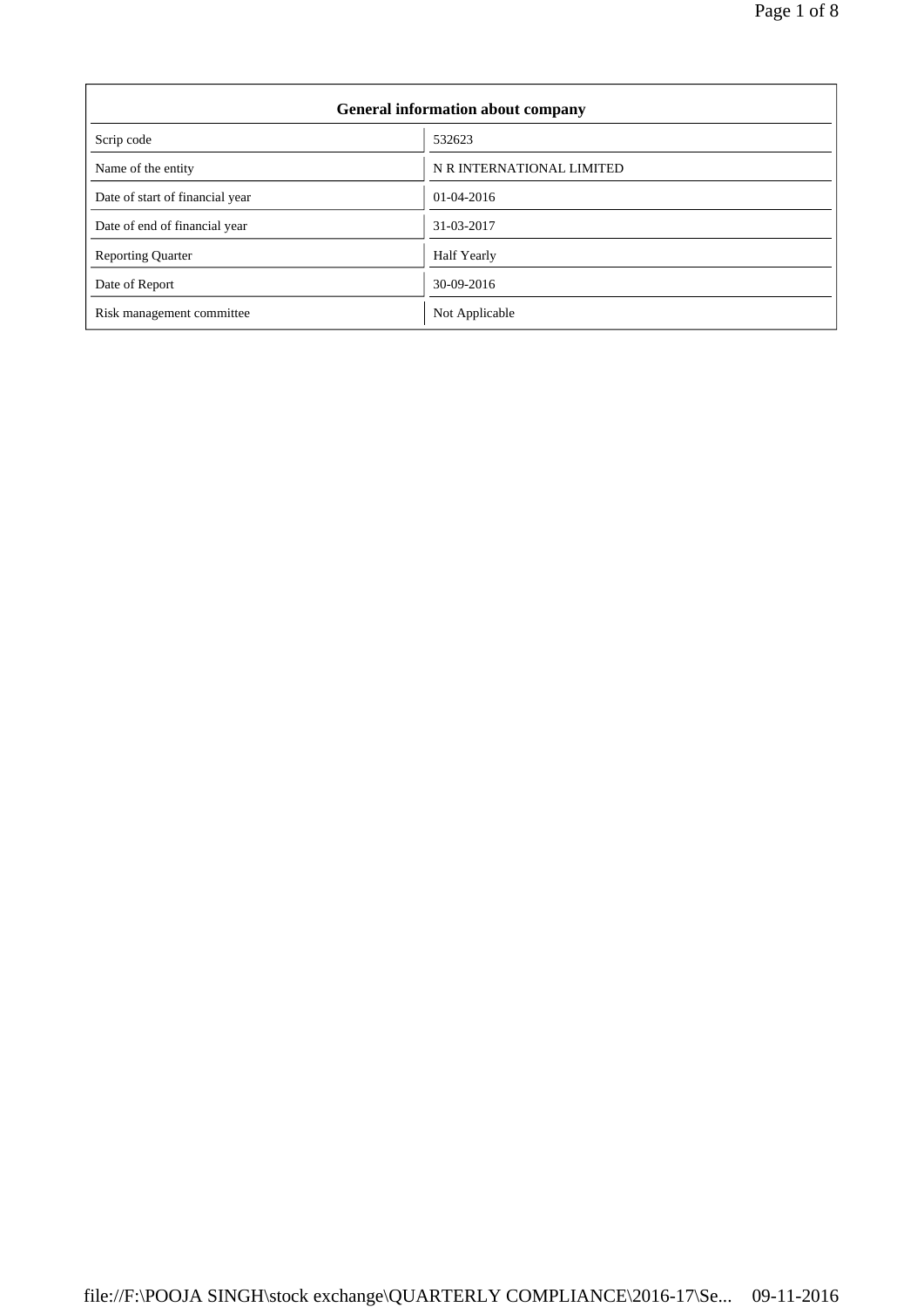| <b>Annexure 1</b> |                                                                  |                                                         |                                                                |  |  |
|-------------------|------------------------------------------------------------------|---------------------------------------------------------|----------------------------------------------------------------|--|--|
| <b>Annexure 1</b> |                                                                  |                                                         |                                                                |  |  |
|                   | <b>III.</b> Meeting of Board of Directors                        |                                                         |                                                                |  |  |
|                   | Disclosure of notes on meeting of board of directors explanatory |                                                         |                                                                |  |  |
| Sr                | $Date(s)$ of meeting (if any) in the<br>previous quarter         | $Date(s)$ of meeting (if any) in the<br>current quarter | Maximum gap between any two consecutive (in<br>number of days) |  |  |
|                   | 30-05-2016                                                       |                                                         |                                                                |  |  |
| $\mathcal{D}$     |                                                                  | 13-08-2016                                              | 74                                                             |  |  |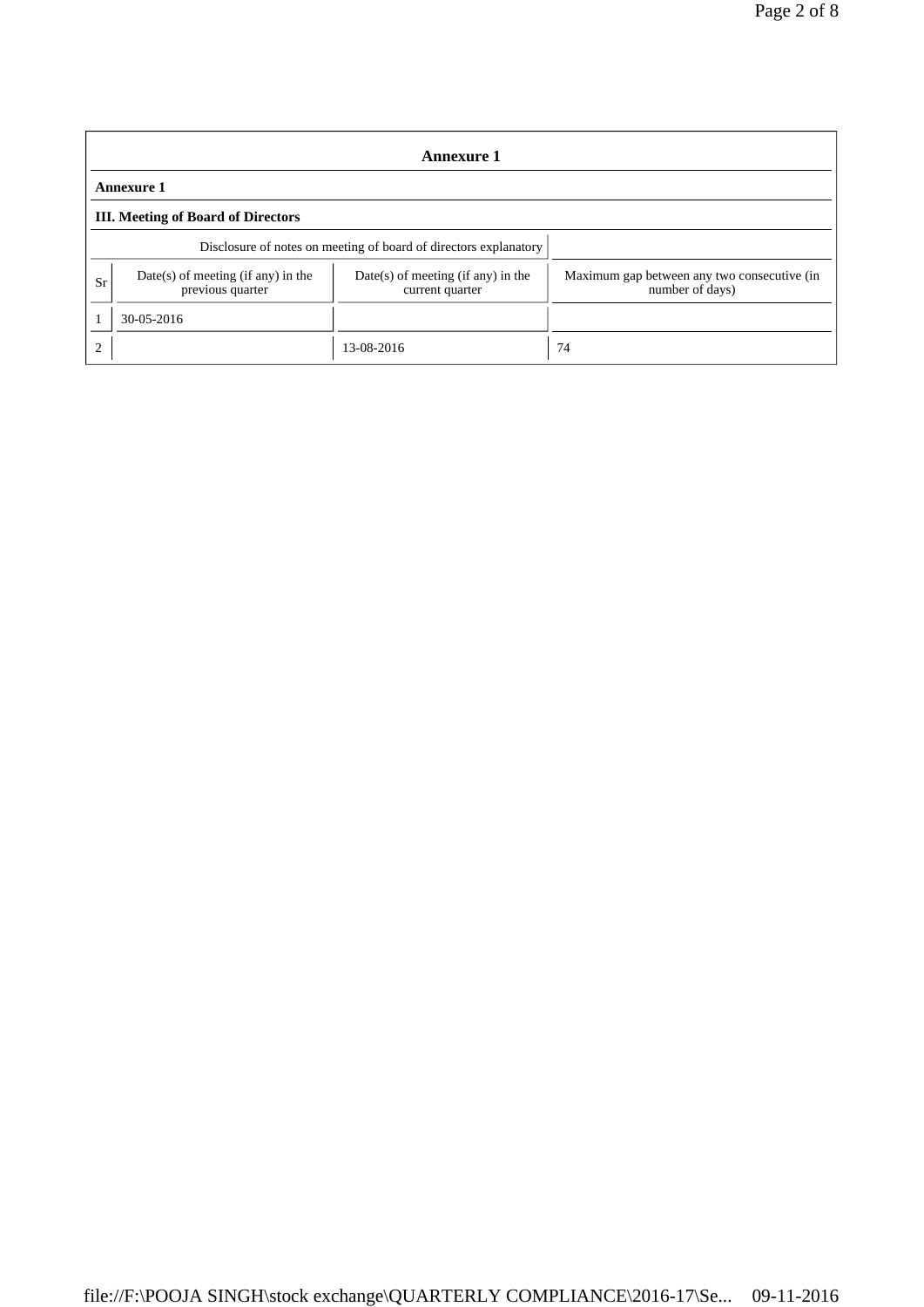| <b>Annexure 1</b> |                                                  |                                                                        |                                                     |                                           |                                                                        |                                                                                  |                               |
|-------------------|--------------------------------------------------|------------------------------------------------------------------------|-----------------------------------------------------|-------------------------------------------|------------------------------------------------------------------------|----------------------------------------------------------------------------------|-------------------------------|
|                   | <b>IV. Meeting of Committees</b>                 |                                                                        |                                                     |                                           |                                                                        |                                                                                  |                               |
|                   |                                                  |                                                                        |                                                     |                                           |                                                                        | Disclosure of notes on meeting of committees explanatory                         |                               |
| Sr                | Name of<br>Committee                             | $Date(s)$ of<br>meeting of the<br>committee in the<br>relevant quarter | Whether<br>requirement of<br>Ouorum met<br>(Yes/No) | Requirement of<br>Ouorum met<br>(details) | $Date(s)$ of<br>meeting of the<br>committee in the<br>previous quarter | Maximum gap<br>between any two<br>consecutive<br>meetings (in<br>number of days) | Name of<br>other<br>committee |
|                   | Audit<br>Committee                               | 13-08-2016                                                             | Yes                                                 | AI.<br><b>MEMBERS</b><br><b>PRESENT</b>   | $30 - 05 - 2016$                                                       | 74                                                                               |                               |
| $\overline{c}$    | Nomination and<br>remuneration<br>committee      | 13-08-2016                                                             | Yes                                                 | ALL<br><b>MEMBERS</b><br><b>PRESENT</b>   |                                                                        |                                                                                  |                               |
| 3                 | <b>Stakeholders</b><br>Relationship<br>Committee | 13-08-2016                                                             | Yes                                                 | ALL<br><b>MEMBERS</b><br><b>PRESENT</b>   | 30-05-2016                                                             |                                                                                  |                               |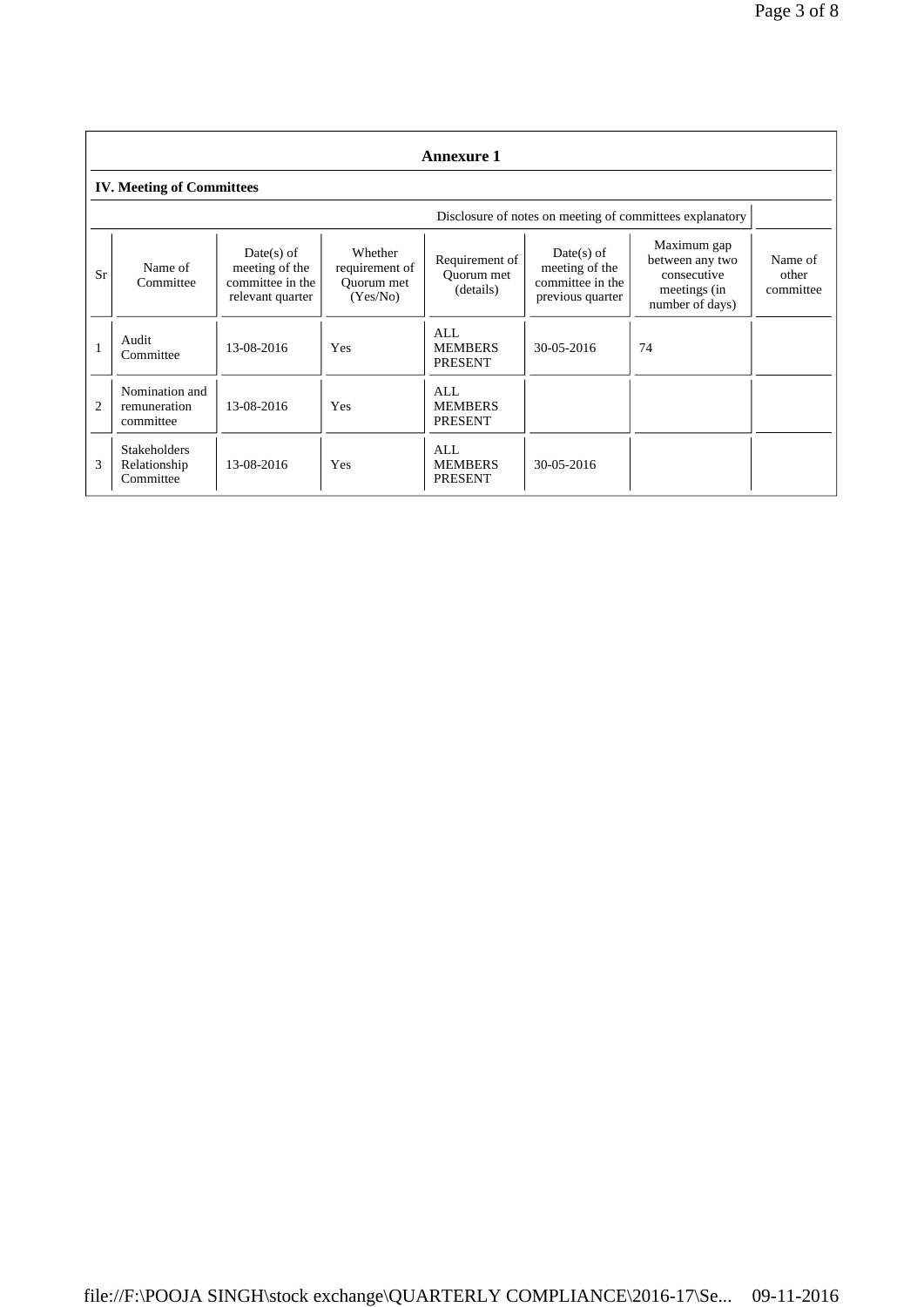| Annexure 1                           |                                                                                                           |                                  |                                                                    |  |
|--------------------------------------|-----------------------------------------------------------------------------------------------------------|----------------------------------|--------------------------------------------------------------------|--|
| <b>V. Related Party Transactions</b> |                                                                                                           |                                  |                                                                    |  |
| Sr                                   | Subject                                                                                                   | Compliance status<br>(Yes/No/NA) | If status is "No" details of non-<br>compliance may be given here. |  |
|                                      | Whether prior approval of audit committee obtained                                                        | Yes                              |                                                                    |  |
| $\overline{c}$                       | Whether shareholder approval obtained for material RPT                                                    | NA                               |                                                                    |  |
| 3                                    | Whether details of RPT entered into pursuant to omnibus<br>approval have been reviewed by Audit Committee | Yes                              |                                                                    |  |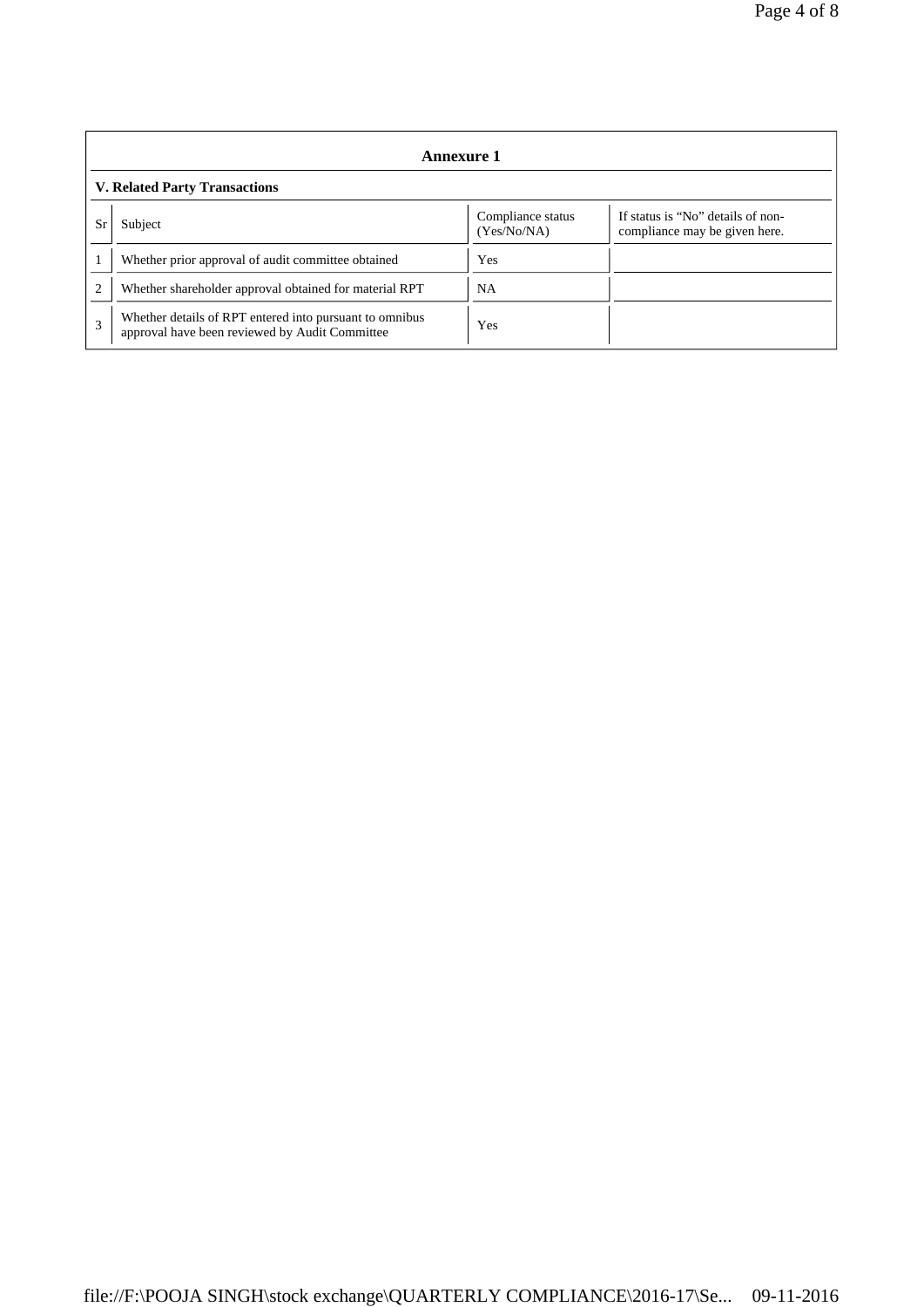|                | <b>Annexure 1</b>                                                                                                                                                                                               |                               |  |  |  |
|----------------|-----------------------------------------------------------------------------------------------------------------------------------------------------------------------------------------------------------------|-------------------------------|--|--|--|
|                | <b>VI.</b> Affirmations                                                                                                                                                                                         |                               |  |  |  |
| <b>Sr</b>      | Subject                                                                                                                                                                                                         | Compliance status<br>(Yes/No) |  |  |  |
|                | The composition of Board of Directors is in terms of SEBI (Listing obligations and disclosure requirements)<br>Regulations, 2015                                                                                | Yes                           |  |  |  |
| $\overline{c}$ | The composition of the following committees is in terms of SEBI(Listing obligations and disclosure<br>requirements) Regulations, 2015 a. Audit Committee                                                        | Yes                           |  |  |  |
| 3              | The composition of the following committees is in terms of SEBI(Listing obligations and disclosure<br>requirements) Regulations, 2015. b. Nomination $\&$ remuneration committee                                | Yes                           |  |  |  |
| $\overline{4}$ | The composition of the following committees is in terms of SEBI(Listing obligations and disclosure<br>requirements) Regulations, 2015. c. Stakeholders relationship committee                                   | Yes                           |  |  |  |
| 5              | The composition of the following committees is in terms of SEBI(Listing obligations and disclosure<br>requirements) Regulations, 2015. d. Risk management committee (applicable to the top 100 listed entities) | <b>NA</b>                     |  |  |  |
| 6              | The committee members have been made aware of their powers, role and responsibilities as specified in SEBI<br>(Listing obligations and disclosure requirements) Regulations, 2015.                              | Yes                           |  |  |  |
| $\overline{7}$ | The meetings of the board of directors and the above committees have been conducted in the manner as<br>specified in SEBI (Listing obligations and disclosure requirements) Regulations, 2015.                  | Yes                           |  |  |  |
| 8              | This report and/or the report submitted in the previous quarter has been placed before Board of Directors.                                                                                                      | Yes                           |  |  |  |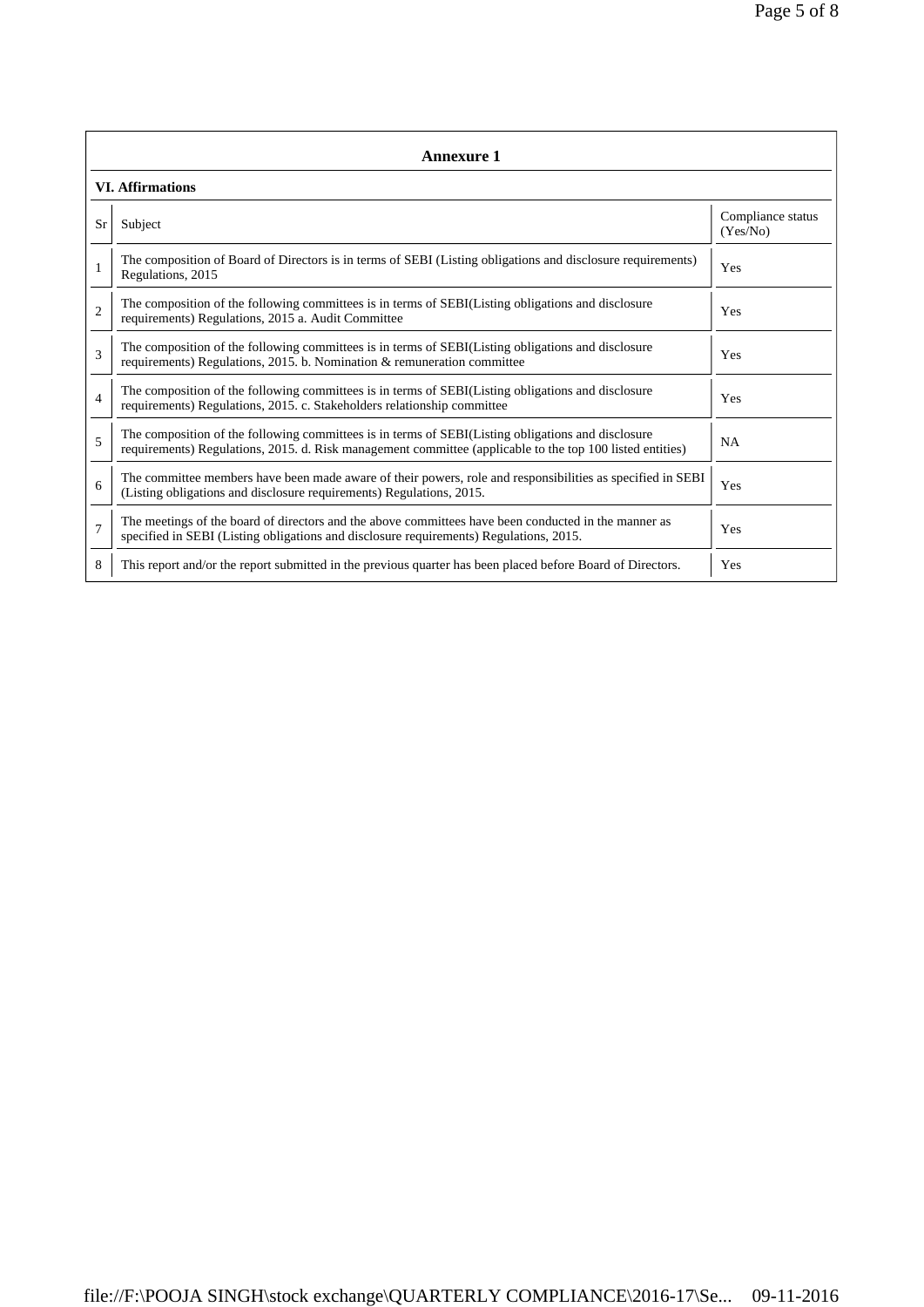|                | <b>Annexure III</b>                                                                                                                                                                  |                                              |                                  |                                                                      |  |
|----------------|--------------------------------------------------------------------------------------------------------------------------------------------------------------------------------------|----------------------------------------------|----------------------------------|----------------------------------------------------------------------|--|
|                | Annexure III to be submitted by listed entity at the end of 6 months after end of financial year along-with second quarter<br>report of next financial year                          |                                              |                                  |                                                                      |  |
|                | <b>I.</b> Affirmations                                                                                                                                                               |                                              |                                  |                                                                      |  |
| Sr             | Broad heading                                                                                                                                                                        | Regulation<br>Number                         | Compliance status<br>(Yes/No/NA) | If status is "No" details of<br>non-compliance may be<br>given here. |  |
| 1              | Copy of the annual report including balance sheet, profit<br>and loss account, directors report, corporate governance<br>report, business responsibility report displayed on website | 46(2)                                        | Yes                              |                                                                      |  |
| $\overline{c}$ | Presence of Chairperson of Audit Committee at the Annual<br>General Meeting                                                                                                          | 18(1)(d)                                     | Yes                              |                                                                      |  |
| 3              | Presence of Chairperson of the nomination and<br>remuneration committee at the annual general meeting                                                                                | 19(3)                                        | Yes                              |                                                                      |  |
| 4              | Whether "Corporate Governance Report" disclosed in<br>Annual Report                                                                                                                  | $34(3)$ read with<br>para C of<br>Schedule V | Yes                              |                                                                      |  |
|                | Any other information to be provided                                                                                                                                                 |                                              |                                  |                                                                      |  |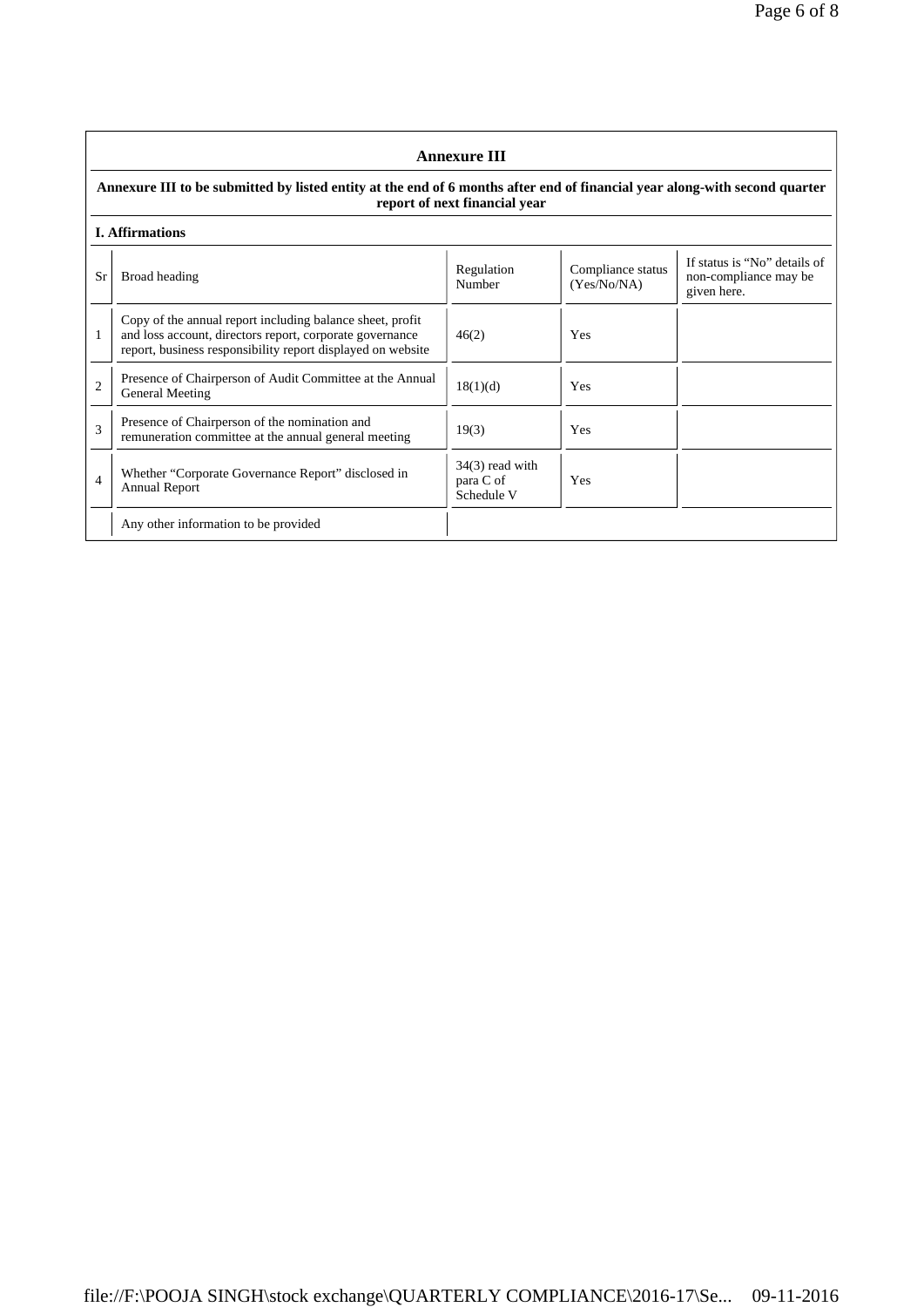| <b>Signatory Details</b> |                          |  |  |
|--------------------------|--------------------------|--|--|
| Name of signatory        | POOJA SINGH              |  |  |
| Designation of person    | <b>Company Secretary</b> |  |  |
| Place                    | <b>KOLKATA</b>           |  |  |
| Date                     | 13-10-2016               |  |  |